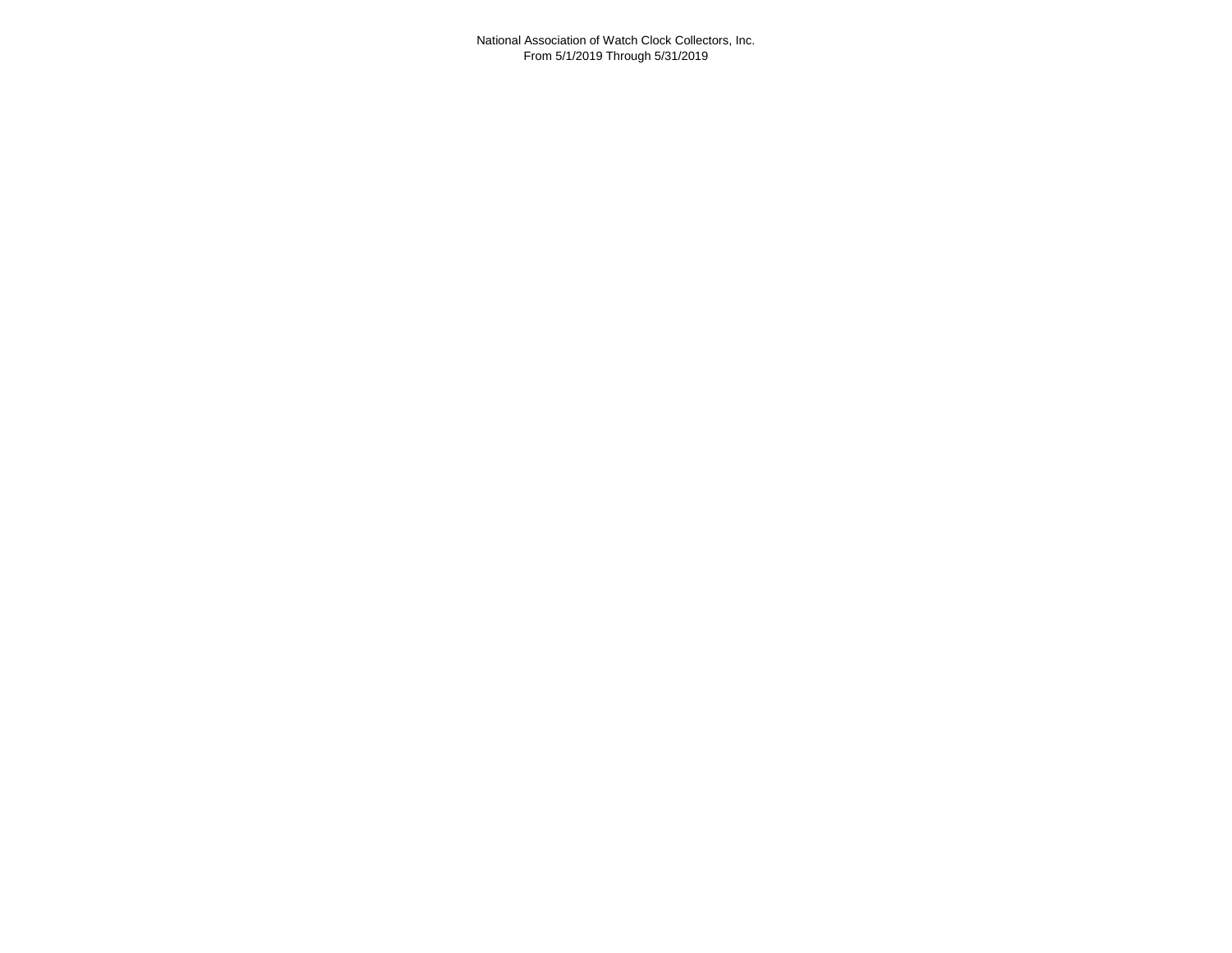# 02 - Temp Funds

(In Whole Numbers)

|                                 | May 2019    | May 2019      | May 2019 | May 2018 | FY 19-20          | FY 19-20          | FY 19-20            | FY 18-19          |
|---------------------------------|-------------|---------------|----------|----------|-------------------|-------------------|---------------------|-------------------|
|                                 | Actual      | <b>Budget</b> | Variance | Actual   | <b>YTD Actual</b> | <b>YTD Budget</b> | <b>YTD Variance</b> | <b>YTD Actual</b> |
|                                 |             |               |          |          |                   |                   |                     |                   |
| <b>REVENUE</b>                  |             |               |          |          |                   |                   |                     |                   |
| <b>ADMINISTRATION</b>           | 58          | $\mathbf 0$   | 58       | 71       | 118               | 0                 | 118                 | 158               |
| <b>DEVELOPMENT</b>              | $\Omega$    | $\Omega$      |          | 4,950    | $\mathbf 0$       | $\mathbf 0$       |                     | 6,190             |
| PUBLISHING SERVICES             | 0           | $\Omega$      |          | 242      | 0                 | 0                 |                     | 242               |
| <b>FACILITIES</b>               | $\Omega$    | ∩             |          | ∩        | $\mathbf 0$       | 0                 |                     | 5,176             |
| <b>MUSEUM</b>                   | 31          | $\Omega$      | 31       | 85       | 62                | $\Omega$          | 62                  | 121               |
| <b>EDUCATION</b>                | $\Omega$    | <sup>0</sup>  |          | $\Omega$ | (31)              | $\Omega$          | (31)                | $\mathbf 0$       |
| <b>LIBRARY SERVICES</b>         | 235         | $\Omega$      | 235      | 371      | 1,318             | 0                 | 1,318               | 1,294             |
| <b>BOARD/COMMITTEES</b>         | 34          | $\mathbf 0$   | 34       | 508      | 67                | 0                 | 67                  | 517               |
| <b>Total REVENUE</b>            | 358         | $\mathbf 0$   | 358      | 6,227    | 1,534             | $\mathbf 0$       | 1,534               | 13,698            |
| <b>EXPENSES</b>                 |             |               |          |          |                   |                   |                     |                   |
| <b>ADMINISTRATION</b>           | $\mathbf 0$ | $\mathbf 0$   |          | 2,507    | 73                | $\mathbf 0$       | 73                  | 4,501             |
| <b>DEVELOPMENT</b>              | $\Omega$    | 0             |          | 863      | 330               | 0                 | 330                 | 1,051             |
| PUBLISHING SERVICES             | 12          | $\Omega$      | 12       | 663      | 876               | $\Omega$          | 876                 | 663               |
| <b>INFORMATION SERVICES</b>     | $\Omega$    | $\Omega$      |          | 360      | 0                 | $\Omega$          |                     | 360               |
| <b>FACILITIES</b>               | 0           | ∩             |          | ∩        | $\Omega$          | 0                 |                     | 1,862             |
| <b>MUSEUM</b>                   | 875         | $\Omega$      | 875      | 2,873    | 1,366             | 0                 | 1,366               | 3,675             |
| <b>EDUCATION</b>                | $\mathbf 0$ | ∩             |          |          | $\mathbf 0$       | 0                 |                     | 585               |
| <b>LIBRARY SERVICES</b>         | 641         | ∩             | 641      | 1,032    | 769               | 0                 | 769                 | 1,874             |
| BOARD/COMMITTEES                | $\mathbf 0$ | 0             |          | $\Omega$ | 45                | 0                 | 45                  | 14                |
| <b>Total EXPENSES</b>           | 1,528       | $\mathbf 0$   | 1,528    | 8,298    | 3,459             | $\mathbf 0$       | 3,459               | 14,585            |
| NET REVENUE OVER/UNDER EXPENSES | (1, 170)    | $\mathbf 0$   | (1, 170) | (2,071)  | (1,925)           | $\mathbf 0$       | (1,925)             | (887)             |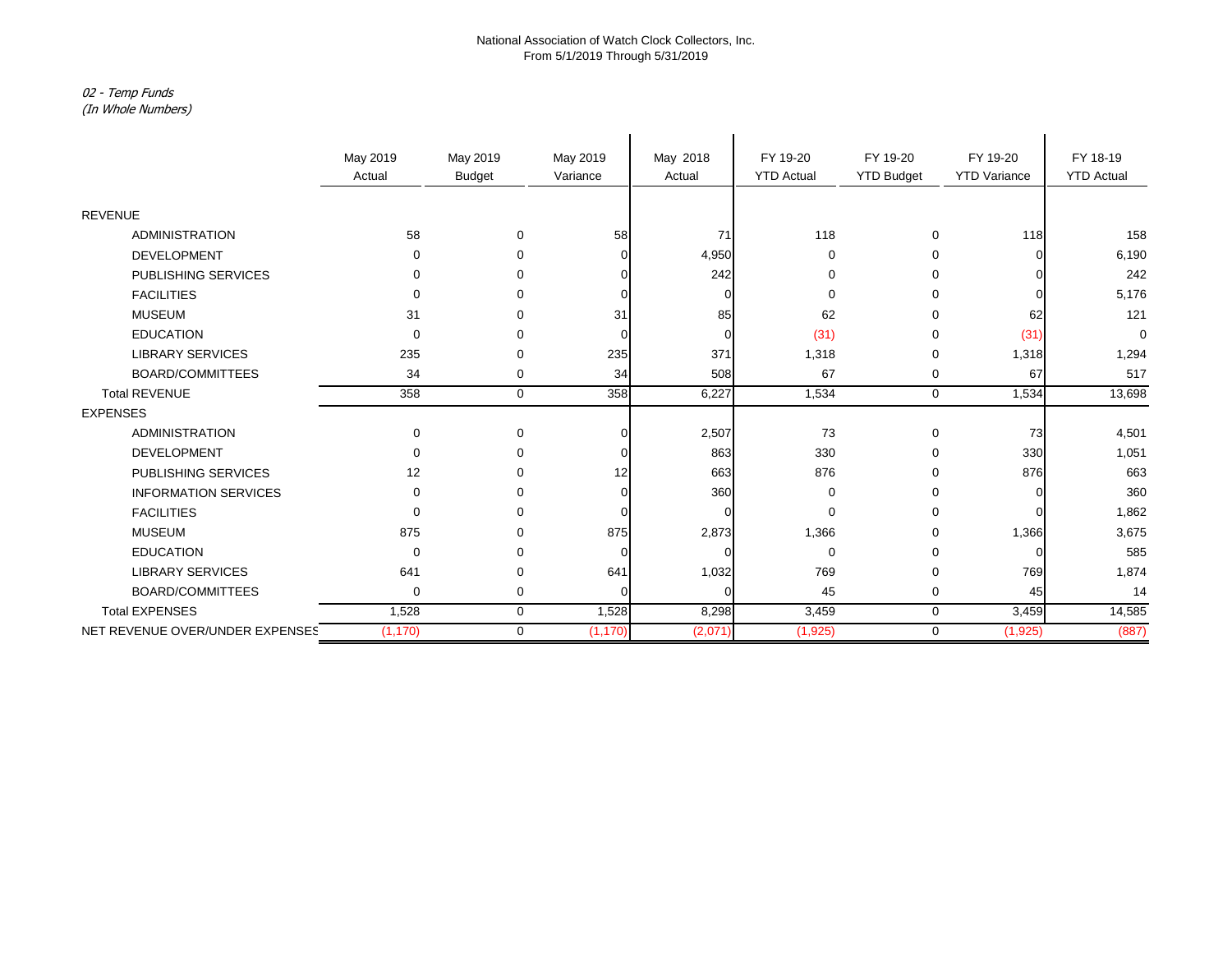### 03 - Endowments

(In Whole Numbers)

|                                 | May 2019<br>Actual | May 2019<br><b>Budget</b> | May 2019<br>Variance | May 2018<br>Actual | FY 19-20<br><b>YTD Actual</b> | FY 19-20<br><b>YTD Budget</b> | FY 19-20<br><b>YTD Variance</b> | FY 18-19<br><b>YTD Actual</b> |
|---------------------------------|--------------------|---------------------------|----------------------|--------------------|-------------------------------|-------------------------------|---------------------------------|-------------------------------|
| <b>REVENUE</b>                  |                    |                           |                      |                    |                               |                               |                                 |                               |
| <b>DEVELOPMENT</b>              | 1,075              | $\mathbf{0}$              | 1,075                | 350                | 1,075                         | $\mathbf 0$                   | 1,075                           | 3,150                         |
| MUSEUM                          | 100                | $\mathbf{0}$              | 100                  | 1,150              | 100                           | 0                             | 100                             | 1,150                         |
| <b>EDUCATION</b>                | 0                  | $\mathbf{0}$              | 0                    | 100                | 0                             | $\mathbf 0$                   | 0                               | 100                           |
| <b>LIBRARY SERVICES</b>         | 0                  | $\mathbf 0$               | 0                    | 600                | 0                             | $\mathbf 0$                   | 0                               | 1,200                         |
| <b>Total REVENUE</b>            | 1,175              | 0                         | 1,175                | 2,200              | 1,175                         | 0                             | 1,175                           | 5,600                         |
| NET REVENUE OVER/UNDER EXPENSES | 1,175              |                           | 1.175                | 2,200              | 1.175                         |                               | 1.175                           | 5,600                         |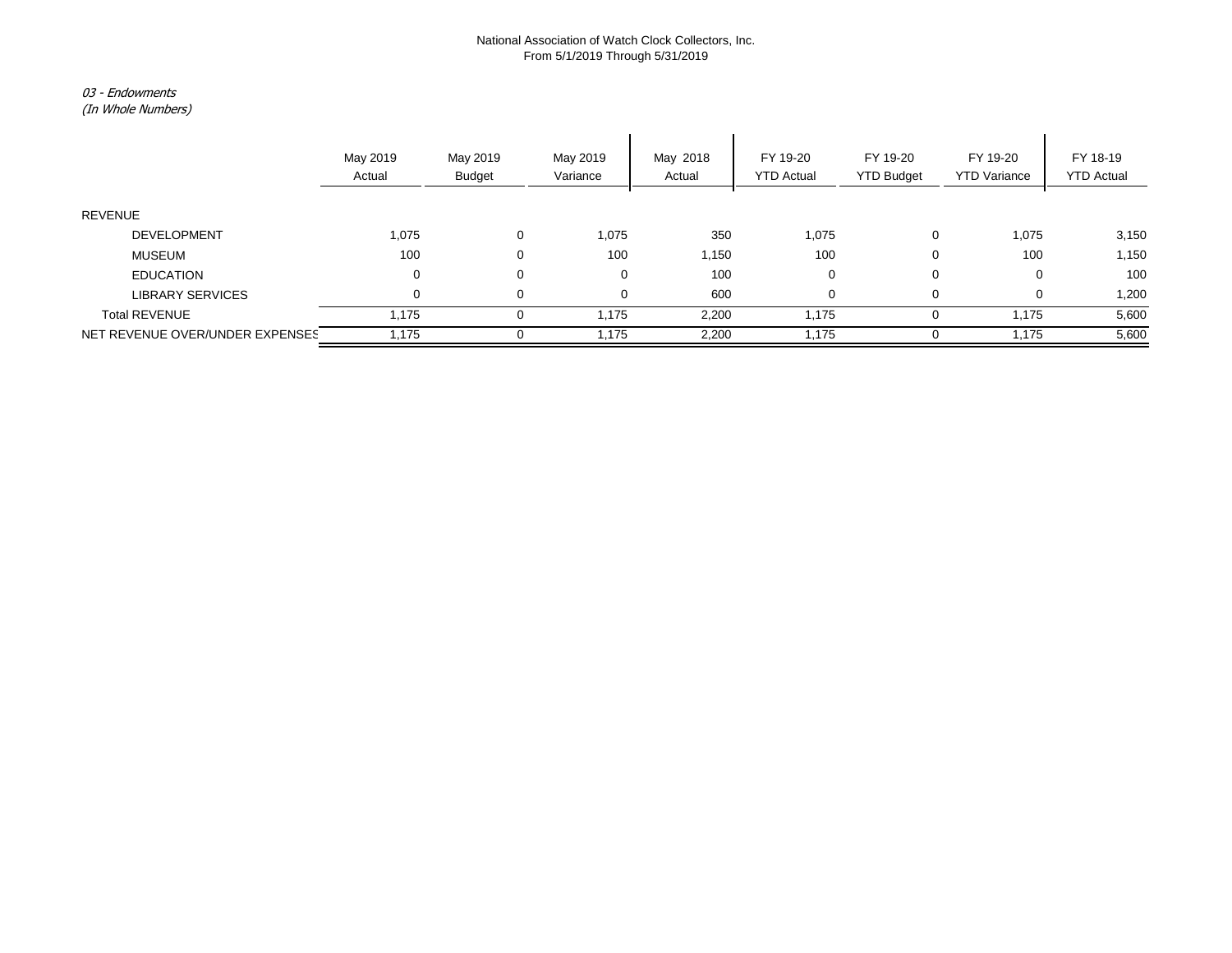### Net Liquidity Reserve Chart





## Investment Balances